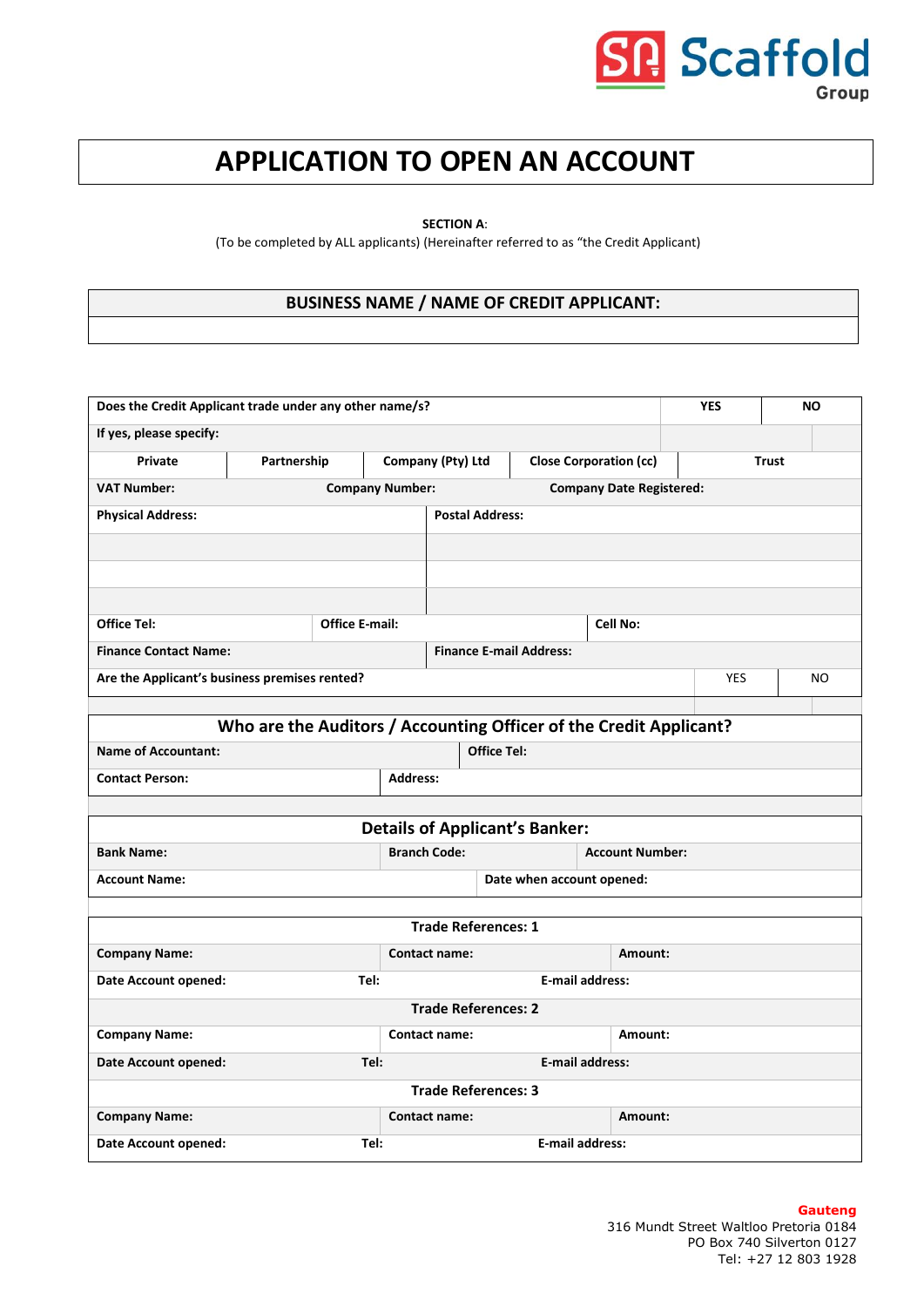|                                                                         |                                                                         |                |  | Who are the Directors / Members / Trustees of the Company / Close Corporation / Trust? |                |                       |  |
|-------------------------------------------------------------------------|-------------------------------------------------------------------------|----------------|--|----------------------------------------------------------------------------------------|----------------|-----------------------|--|
| <b>Full Name &amp; Surname</b>                                          | <b>ID</b> number                                                        | <b>Address</b> |  |                                                                                        |                | <b>Contact Number</b> |  |
|                                                                         |                                                                         |                |  |                                                                                        |                |                       |  |
|                                                                         |                                                                         |                |  |                                                                                        |                |                       |  |
|                                                                         |                                                                         |                |  |                                                                                        |                |                       |  |
|                                                                         | Have any of the directors/members/trustees ever been declared insolvent |                |  |                                                                                        |                |                       |  |
| Yes/No<br>From date<br>Has the company ever                             |                                                                         |                |  |                                                                                        | Until date     |                       |  |
| Been placed under judicial management?                                  |                                                                         |                |  |                                                                                        |                |                       |  |
| Been placed under provincial liquidation?                               |                                                                         |                |  |                                                                                        |                |                       |  |
| Ever been sequestrated?                                                 |                                                                         |                |  |                                                                                        |                |                       |  |
| Wil the Directors/Members be prepared to supply guarantees, If required |                                                                         |                |  | <b>YES</b>                                                                             | N <sub>0</sub> |                       |  |

| <b>SECTION B:</b><br>(To be completed by private individual / sole proprietor) |                |                                   |                          |            |                |            |           |
|--------------------------------------------------------------------------------|----------------|-----------------------------------|--------------------------|------------|----------------|------------|-----------|
| Male<br><b>Identity Number:</b><br>Female                                      |                |                                   |                          |            |                |            |           |
| <b>Not Married</b>                                                             | <b>Married</b> | <b>Identity Number of Spouse:</b> | In Community of Property |            |                | <b>YES</b> | <b>NO</b> |
| Full name of spouse:<br><b>Identity Number of Spouse:</b>                      |                |                                   |                          |            |                |            |           |
| Have you ever been declared Insolvent?                                         |                |                                   |                          | <b>YES</b> | N <sub>O</sub> |            |           |

| <b>SECTION C:</b>                        |  |
|------------------------------------------|--|
| <b>Credit request</b>                    |  |
| Approx total purchase per month request: |  |

I hereby certify that I am duly authorised to sign this application, a copy of which has been handed to me, and record that we agree to the terms and conditions stated therein and acknowledge that all business will be conducted in terms of the Terms and Conditions, which have been specifically brought to my attention and by which we hereby agree to be bound. I acknowledge having received a copy of the Standard Terms and Conditions.

| <b>Authorised Signature</b> |                          |
|-----------------------------|--------------------------|
| Name (please print)         | <u> 1989 - Andre Sta</u> |
| Witness                     |                          |
| Designation                 | Date                     |

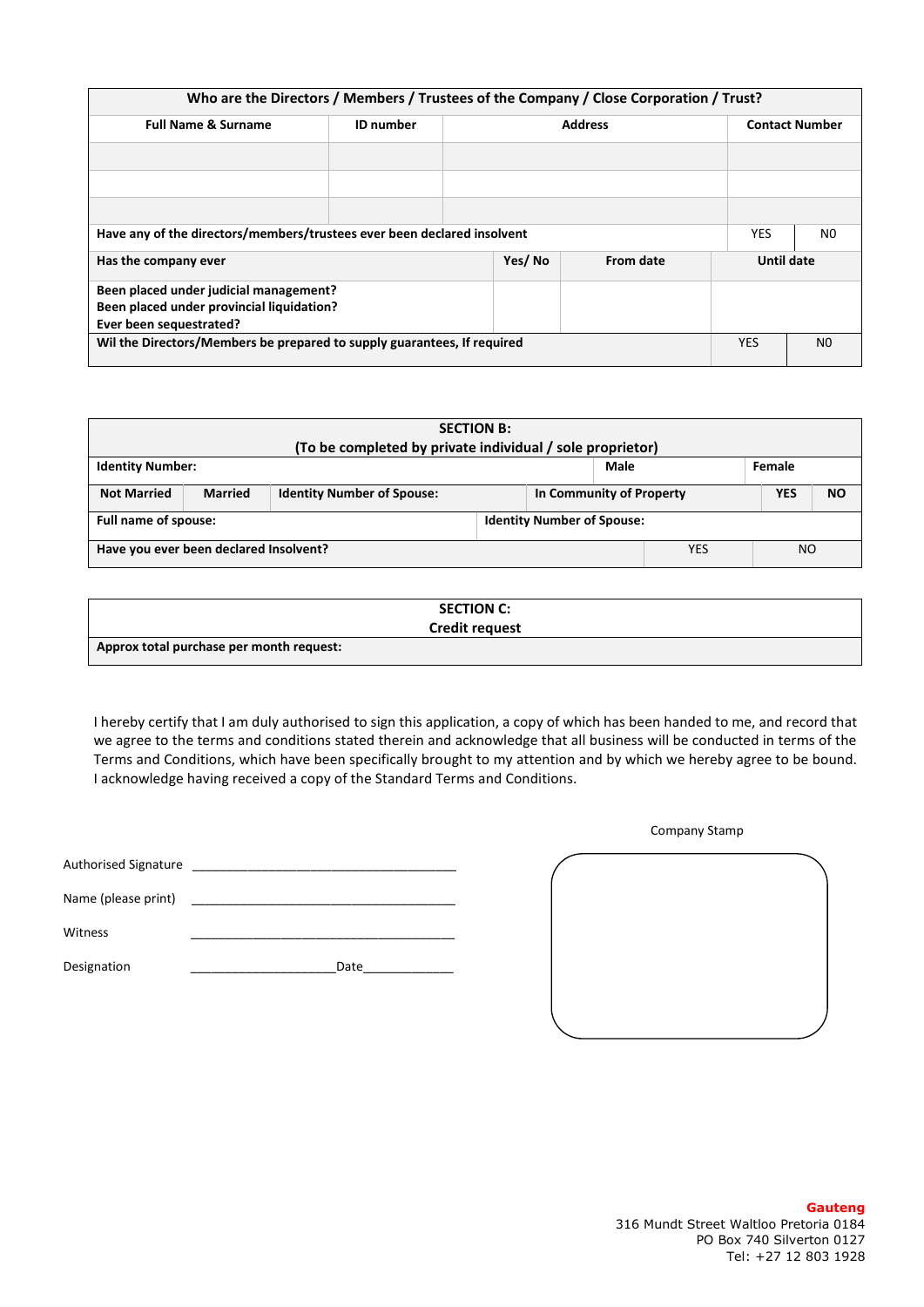## **DEED OF SURETYSHIP**

I, the undersigned \_\_\_\_\_\_\_\_\_\_\_\_\_\_\_\_\_\_\_\_\_\_\_\_\_\_\_\_\_\_\_\_\_\_\_\_\_\_\_\_\_\_\_\_\_\_\_\_\_\_\_\_\_\_\_\_\_\_\_\_\_\_\_\_\_(Full Names),

ID No: **ID No: ID No: EXECUTE:** THE MOST ASSEM MUST A MOST A MUST A MOST A MUST A MUST A MUST A MUST A MUST A MUST A MUST A MUST A MUST A MUST A MUST A MUST A MUST A MUST A MUST A MUST A MUST A MUST A MUST A MUST A MUS favour of SA Scaffold its orders or assigns, as surety and co-principal debtor with the aforesaid applicant for the due and punctual payment by The Customer to SA Scaffold of any amount, which is now, or, which may here after become owing by The Customer to SA Scaffold from any cause of indebtedness however arising.

I hereby choose as my domicilium address, the address as reflected in page 1 of the face of the application, being the address at which I shall accept services of all legal processes and documents.

|                                   |                                                              |                       | 20 |
|-----------------------------------|--------------------------------------------------------------|-----------------------|----|
|                                   |                                                              |                       |    |
|                                   |                                                              |                       |    |
| Witness                           |                                                              |                       |    |
| Designation                       | <u> 1989 - Jan James James Barbara, martxa eta idazlea (</u> | _Date________________ |    |
|                                   |                                                              |                       |    |
| AS SURETY AND CO-PRINCIPAL DEBTOR |                                                              |                       |    |
|                                   |                                                              |                       |    |
|                                   |                                                              |                       |    |
| Witness                           |                                                              |                       |    |
| Designation                       | Date                                                         |                       |    |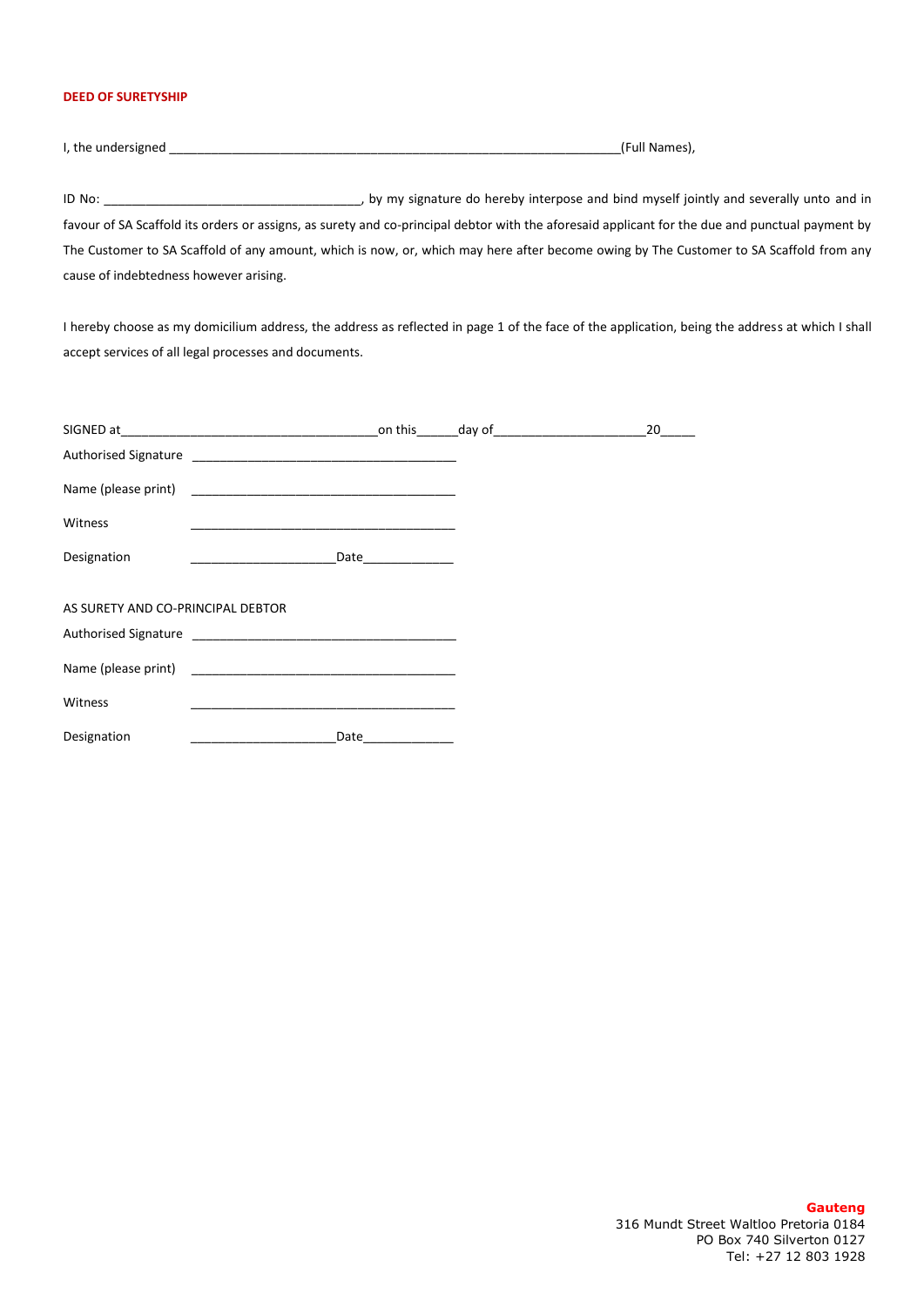

**STANDARD TERMS AND CONDITIONS APPLICABLE TO ALL AGREEMENTS FOR THE HIRE, SALE, MINING, MANUFACTURING, OR SERVICES RENDERED (ERECTION AND DISMANTLING) BY SA SCAFFOLD GROUP OF COMPANIES**

### **GENERAL TERMS**

#### **DEFINITIONS**

- 1. "**SA SCAFFOLD"** means the following:
	- a. SA SCAFFOLD HIRE (PTY) LTD REG NO: 2017/095827/07;
	- b. SA SCAFFOLD SALES (PTY) LTD REG NO: 2017/526602/07;
	- c. SA SCAFFOLD MANUFACTURING (PTY LTD) REG NO 2015/027331/07;
	- d. SA SCAFFOLD MINING (PTY) LTD REG NO: 2010/021334/07;
	- e. DANIRO FORMWORK (PTY) LTD REG NO: 2019/209015/07
- 2. **Customer**" means the company hiring, or purchasing the equipment or services rendered to from SA Scaffold and includes natural persons, juristic persons, assocaitions of persons, trusts, joint ventures, and any other entity.
- 3. "**Customer Requirements**" means those requirements set out in the technical proposal forming part of the Quotation
- 4. **"Equipment"** means any item of whatsoever nature that is supplied to the customer in terms of an agreement, alternatively means all plant, machinery, equipment and components which the Company agrees to hire or sell to the Customer
- 5. **"Owner"** means SA SCAFFOLD GROUP
- 6. "**Quotation**" means the quotation attached to these Conditions.
- 7. "**Price**" means the rate of hire in the case of all Equipment for hire multiplied by the number of days for which the Equipment is hired as well as all other quoted prices which include but are not limited to P's & G's, labour, transport, safety files etc., both as stated in the Quotation or as otherwise agreed between the Customer and SA Scaffold from time to time, ALTERNATIVELY means the purchase price in the case of all equipment for purchase as stated in the Quotation or as otherwise agreed between the Customer and SA Scaffold.
- 8. **"AGREEMENT**" means (i) any acceptance by the customer of a quotation ("offer") submitted by SA SCAFFOLD GROUP or (ii) any order placed by the customer in response to a quotation ("offer") by SA SCAFFOLD GROUP.

#### **INTERPRETATIONS**

- 9. Headings will not affect the construction of these Conditions.
- 10. These standard Terms and Conditions shall apply to all agreements for the hire of Equipment by SA Scaffold to the customer, where applicable to the manufacturing and sale of equipment by SA Scaffold to the customer, where applicable to the rental of equipment or machines by SA Scaffold to the customer and where applicable to the rendering of services and lease of equipment by SA Scaffold to the customer save where specifically stated otherwise.
- 11. The Customer acknowledges that a copy of these standard Terms and Conditions has been furnished to him, alternatively that it may request a copy and that he is acquinted with and accepts the terms and conditions contained therein.
- 12. These contracts of hire of equipment and/or supply of equipment by SA Scaffold to the Customer and no terms or conditions appearing in any of the Customer's documents, including the Customer's buying order, which are at variance with these conditions shall be binding on SA Scaffold unless specifically agreed to in writing by SA Scaffold.

#### **QUOTES AND ORDERS**

- 13. The Quotation and these Conditions comprise all the terms of sale or hire or manufacturing or erection and dismantling between SA Scaffold and the Customer to the exclusion of all other terms and conditions, including without limitation any of those which the Customer may purport to apply under any hire order, confirmation of order or other similar document. No conduct of SA Scaffold or any of its employees shall constitute acceptance of any terms put forward by the Customer, and no addition to or variation of these Conditions shall be binding on SA Scaffold unless agreed to and signed in writing by a director of SA Scaffold.
- 14. No conduct of SA Scaffold or any of its employees shall constitute acceptance of any terms put forward by the Customer in terms of email communication, verbal instructions or the like, and no addition to or variation of these Conditions shall be binding on SA Scaffold unless agreed to and signed in writing by a director of SA Scaffold.
- 15. A verbal or e-mailed instruction by the Customer to deliver Equipment noted in the Quotation will constitute acceptance of the Quotation and these Terms and Conditions. It is the sole and absolute responsibility of the customer to verify the details of the order and to notify SA Scaffold of mistakes, in writing, immediately within 24 hours.
- 16. Any Quotation given by SA Scaffold is valid for 14 (fourteen) days only from its date provided that SA Scaffold has not previously withdrawn it, and subject to the availability of stock.

#### **Gauteng**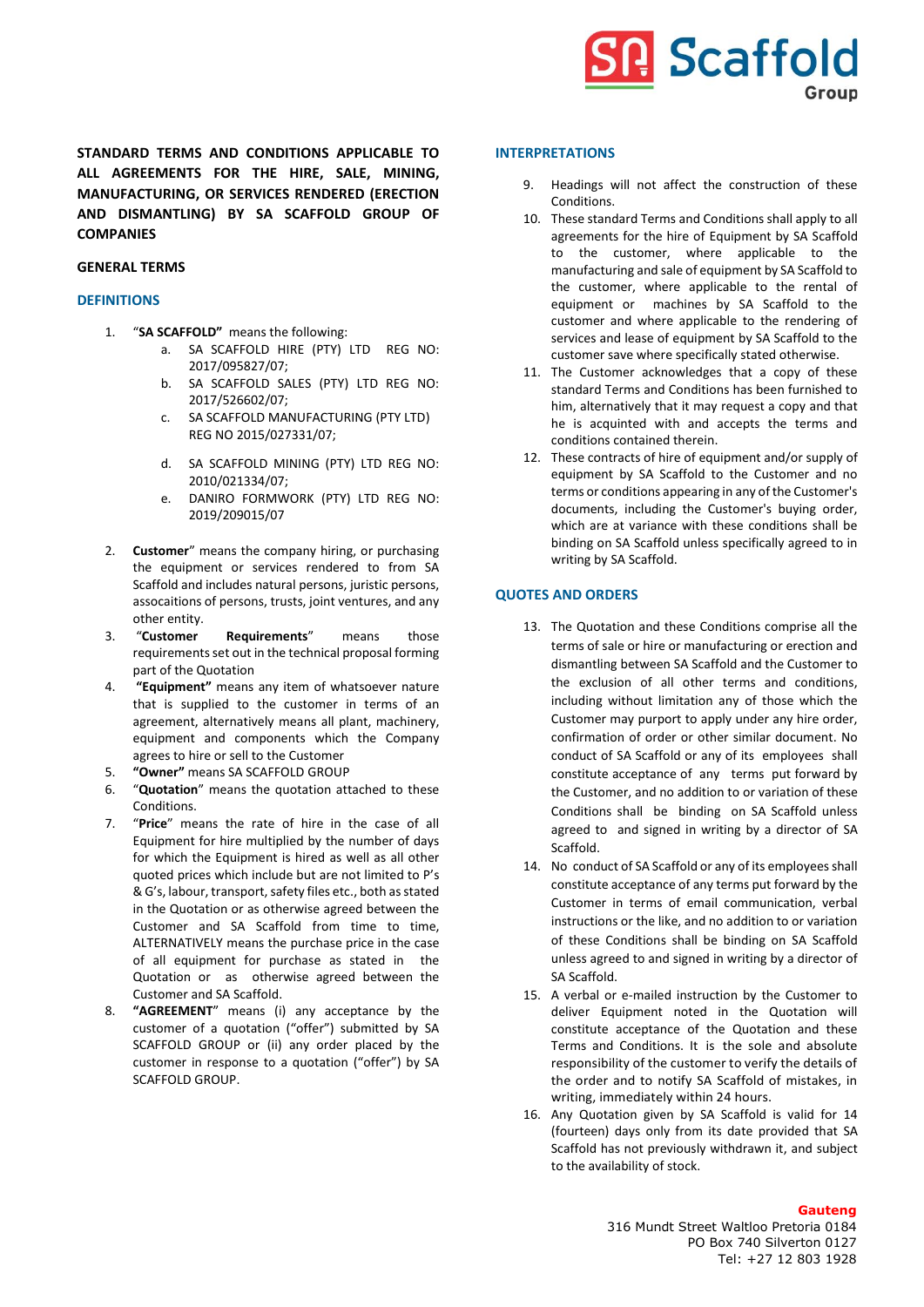- 17. SA Scaffold hereby sells or hires to the Customer the Equipment at the Price upon the terms and subject to these Conditions hereinafter appearing.
- 18. Quotations are subject to the availability of raw materials, hired stock, and stocks of any Equipment at the time of manufacture and or delivery.
- 19. Should any order be given to the SA Scaffold on an order form reflecting the Customers name as the entity from which the order emanates, such order shall be deemed to have emanated from the Customer, notwithstanding the fact that such order may have been given or signed by a person not authorized by the Customer and such order will be deemed to constitute a valid order.
- 20. All products supplied at SA Scaffold's ruling price list on the date of dispatch from the factory and not in terms of earlier quotations or prices at the date of order, irrespective of method of delivery.
- 21. SA Scaffold is a supplier and shall not be considered to be a contractor or sub-contractor or in any other way be bound by the terms of any other agreement or contractual document to which SA Scaffold is not directly a party too.
- 22. No order accepted by SA Scaffold shall be varied or cancelled by the Customer except with the written consent of SA Scaffold.
- 23. The Customer agrees to pay all costs resulting from any acts or omissions of the Customer including but not limited to, suspension of supply of Products, modification of requirements, requirements that work be completed earlier than agreed or failure or delay in giving particulars required to enable work to proceed on schedule.
- 24. SA Scaffold shall have the right, in its sole discretion, to appoint subcontractors and to provide alternative products.
- 25. No representations regarding the condition, quality, state or suitability of the equipment are binding on SA Scaffold unless those representations have, been reduced to writing and signed on behalf of a director of SA Scaffold
- 26. All specifications, illustrations, advertisements, brochures and other technical data furnished by SA Scaffold in respect of the equipment, and whether in writing or not, are furnished for information proposes only and shall not form part of the contract or be relied upon by the customer for any purpose, unless and to the extent that they are expressly warranted or guaranteed in writing by SA Scaffold and accordingly expressly incorporated, same shall not form part of the agreement nor bind SA Scaffold in any manner whatsoever and the customer admits he has not been induced to enter into the agreement thereby.

#### **DELIVERY AND RISK**

- 27. SA Scaffold shall provide the dates and times of delivery of equipment in good faith and shall not be liable to the Customer for any subsequent variations nor shall the customer be entitled to terminate the agreement by reasons of SA Scaffold's failure to deliver or have available for collection by the agreed date.
- 28. Any delivery of Equipment by SA Scaffold to the Customer shall be deemed to be completed when the Products are off-loaded at the delivery address of the Customer, failing which, the premises of the Customer, or when the Equipment are handed over to the third party engaged to transport the Equipment on behalf of the Customer.
- 29. The risk in all Equipment delivered by SA Scaffold shall pass to the Customer as soon as the Equipment leaves SA Scaffold's premises. The risk in all Equipment collected by Customer from SA Scaffold's premises will pass to the customer immediately on collection. The Risk in all equipment collected by third party transport on behalf of the Customer shall pass to the Customer as soon as the equipment leaves SA Scaffold's premises, notwithstanding the fact that ownership may remain vested in SA Scaffold's until payment is received in full of the contract price
- 30. The Customer is responsible for the unloading of all Equipment at the Customer's site or address named in the quotation and shall supply suitably qualified labour and plant to facilitate the same. SA Scaffold's employees and those of any transport company it employs are not responsible for the unloading of any Equipment at the Customer's site or address named in the Quotation and will not assist in same.
- 31. The Customer shall provide suitable access roads to and level ground at the point of off-loading at the delivery address or premises of the Customer, unless otherwise agreed.
- 32. Delivery will be in full economical loads and at one point only. SA Scaffold will under no circumstances string Products on site or at the point of delivery.
- 33. If SA Scaffold agrees to engage a third party to transport the Products, SA Scaffold is hereby authorised to engage, at the cost of the Customer, such third party on the Customer's behalf and on the terms deemed fit by SA Scaffold. The Customer indemnifies SA Scaffold and holds it harmless against any claims that may arise from such agreement.
- 34. The signature of any employee or representative of the Customer on SA Scaffold's Delivery Note (copy or original) shall be prima facie proof that the type and quantity of Products, manufactured to the correct specifications, were properly delivered to and accepted by the Customer.
- 35. If the Customer fails to collect the Equipment within 2 (two) days of the Customer's notice given and he has

#### **Gauteng**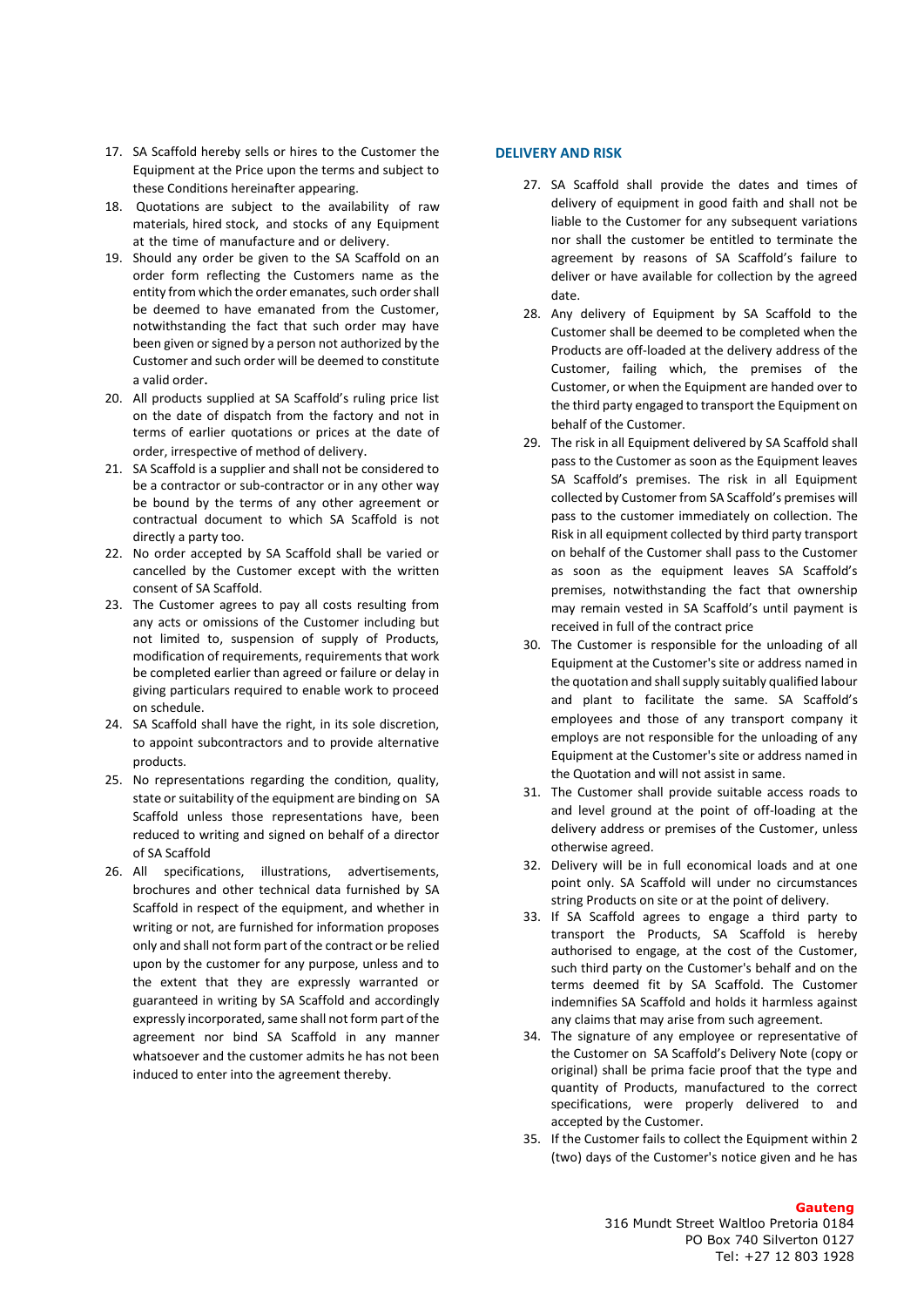not concluded an agreement with SA Scaffold that SA Scaffold will deliver the Equipment, then SA Scaffold may consider the Customer's failure as a repudiation of the contract with immediate effect, in which case SA Scaffold may:

- 36. Recover from the Customer all losses caused by the Customer's breach;
	- i. Retain any payment made by the Customer before termination of the Contract;
	- ii. Recover from the Customer the cost of hiring the Equipment for the minimum 1-4 week period referred to above; and
	- iii. Hire the Equipment to somebody else.
- 37. If the Customer disputes the quantity of equipment delivered then the customer must before 17:00 on the same day, inform SA Scaffold exactly of the equipment that has been short delivered and specify same on the original delivery note.
- 38. SA Scaffold in the event of a dispute delivery may on 8:00 on the following day send out a representative to conduct a recount of the equipment with the Customer to confirm or reject same, within 48 hours from date of dispute.
- 39. SA Scaffold's representative recount will be a final binding and *prima facie* proof of the delivery.
- 40. In the event that the delivery was indeed a short delivery SA Scaffold may in its sole and absolute discretion etiher within 7 days:
	- i. Make good the shortfall by one or more deliveries; or
	- ii. Reduce the Price pro rata to the Contract quantity.
- 41. The Customer shall not withhold payment for whatever reason and shall be obliged to accept and pay the Price for all Equipment which conforms to the Customer's Requirements.
- 42. SA Scaffold shall be entitled, in its sole discretion, to split the delivery of Products in quantities, on the dates and at the times it decides, and to invoice separately each delivery actually made.
	- a. SA Scaffold will prepare an Equipment delivery note for each delivery or collection describing the Equipment forming part of that delivery or collection.
	- b. At the time of such delivery, a copy of the delivery note will be given to the Customer and shall constitute proof of delivery of the Equipment.
	- c. At the time of a collection of material on site, SA Scaffold will preprare a return note via email 72 hours after collection. The yard count will constitute prima facia proof of the return of equipment and will deemed correct and final.

#### **DURATION OF HIRE**

43. In Respect of any hiring of equipment, hiring will commence on the date the equipment leaves SA

Scaffold's premises for delivery to the customers site or delivery address named in the quotation or the date on which the equipment is made available for collection by SA Scaffold to its agents, and shall continue until the equipment is returned. The customer must hire the equipment for a minimum period of 1 week.

## **PAYMENT**

- 44. Hire charges will be calculated on a daily basis and charges weekly (7days) and invoices shall be issued monthly for the period in question.
- 45. Hire Charges will be continued to be charged and payable after termination of the agreement until the equipment is returned by the customer to SA Scaffold.
- 46. Hire charges are payable in cash by the customer to SA Scaffold within 30 (thirty) days from the date of the monthly statement to be sent by SA Scaffold to the customer.
- 47. The Customer shall pay to SA Scaffold the full amount reflected in the tax invoice issued by SA Scaffold:
	- a. promptly upon presentation of the Provisional Invoice to the Customer; or
	- b. in the case of a Credit Approved Customer, within 30 (thirty) days from the date of the tax invoice.
- 48. Payment may be transferred to the following bank account:
	- a. Acc Name: SA Scaffold Manufacturing Acc number: 410921491 Branch code: 051001 Bank: Standard Bank
	- b. Acc name: SA Scaffold Hire Acc number: 011799080 Branch code: 051001 Bank: Standard Bank
	- c. Acc name: SA Scaffold Mining Acc number: 012453684 Branch code: 051001 Bank: Standard Bank
	- d. Acc name: SA Scaffold Sales Acc number: 310412609 Branch code: 051001 Bank: Standard Bank
	- e. Acc name: Daniro Formwork Acc number: 62813709633 Branch code: 250655 Bank: First National Bank
- 49. The Customer hereby confirms that the equipment or services on any Tax Invoice issued duly represent the equipment ordered by the Customer at the prices agreed to by the Customer and, where delivery/performance has already taken place, that the Equipment were inspected and that the Customer is satisfied that these conform in all respects to the quality and quantity ordered and are free from any defects. All Equipment delivered shall

#### **Gauteng**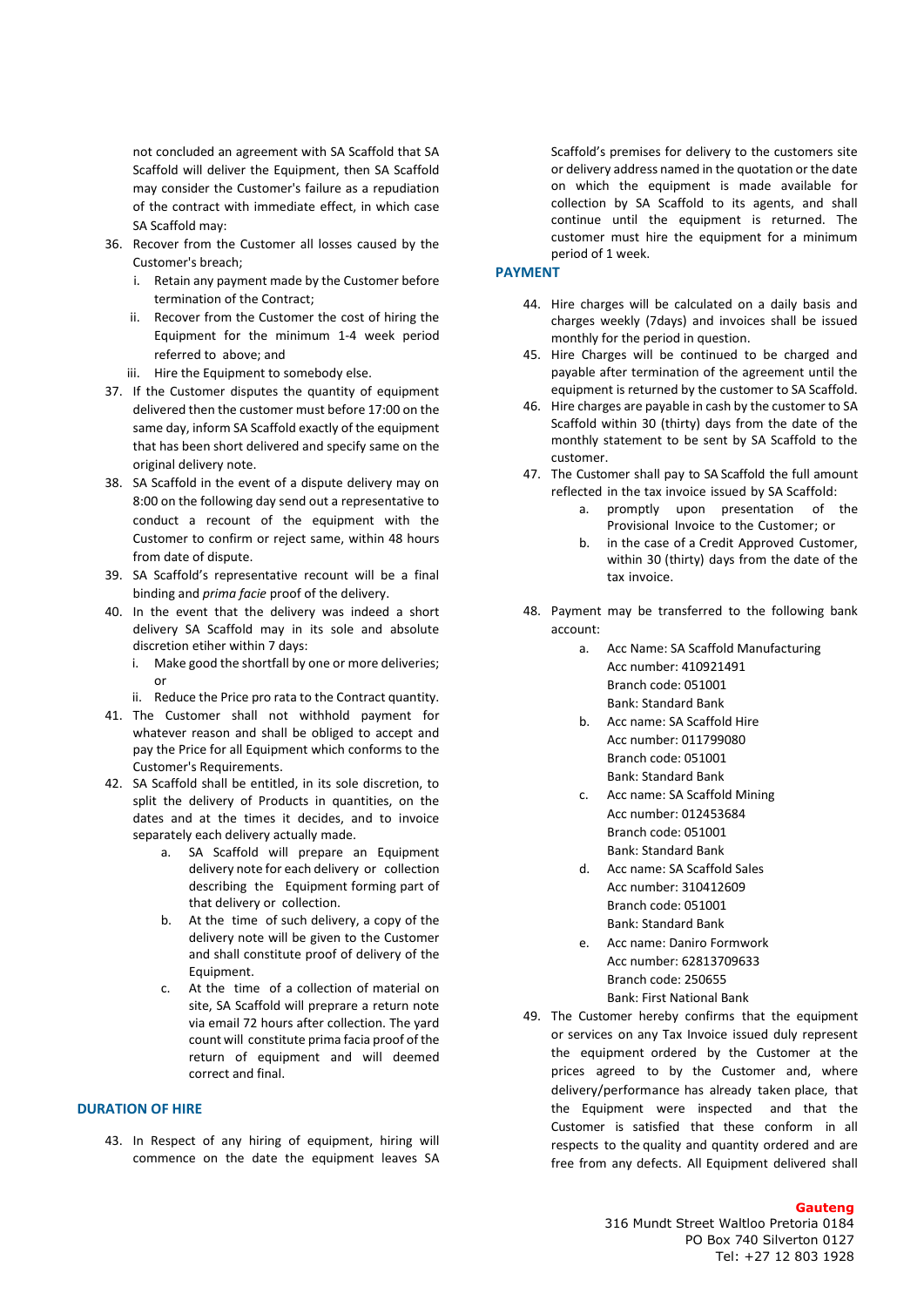be deemed to be in order as aforesaid unless the Customer has given SA Scaffold written notification in terms of clause 37 herein above.

- 50. Any item delivered to SA Scaffold shall serve as a pledge in favor of SA Scaffold for present and past debts and SA Scaffold shall be entitled to retain or realize such pledges as it deems expedient at the value as determined by any independent valuator the sworn or realized value of pledged Equipment will be offset against the Customer's debts and any excess balance will be paid to the Customer.
- 51. The Customershall not withhold payment and agrees that no extension of payment shall be normally be extended to the Customer and any such extension will not be applicable or enforceable unless agreed to by SA Scaffold, reduced to writing and signed by the Customer and a duly authorized representative of SA Scaffold.
- 52. The Customer is not entitled to set off any amount due to the Customer by SA Scaffold against any debt whatsoever.
- 53. A certificate under the hand of any director, any manager or secretary of SA Scaffold stating that any sum or sums is/are due and payable by the Customer to SA Scaffold in terms of this Contract or stating the amount of any costs, charges or expenses considered in determining the amount of any claim in favour of SA Scaffold against the Customer in terms of this Contract shall be admissible in any court of law and constitute *prima facie* proof of the contents thereof and shall constitute a liquid document.
- 54. The Customer agrees that interest may be levied at the maximum permissible interest provide for by legislation from time to time on any moneys due to SA Scaffold and that interest shall be calculated daily and compounded monthly from the date of acceptance of the order, in the event of the Customer having breached any condition contained herein or if otherwise provided. This does not derogate from Sa Scaffold's right ,to charge mora interest at the legal rate once a letter of demand has been adsressed to the customer placing the customer in *mora* and calling for payment on overdue accounts
- 55. The Customer agrees that if an account is not settled in full
	- a. against order; or
	- b. within the period agreed above in the case of a Credit Approved Customer, SA Scaffold is:
		- i. entitled to immediately institute action against the Customer at the sole expense of the Customer, or
		- ii. to cancel the agreement and take possession of any Equipment delivered to the Customer and claim damages,
- iii. to enforce and exercise any *lien* over any item or Equipment of the Customer on which behalf Equipment were delivered and or services were rendered and or other Equipment of the Customer as stated herein until all amount owing by the Customer have been paid in full.
- 56. These remedies are without prejudice to any other right SA Scaffold may be entitled to in terms of this agreement or in law. SA Scaffold reserves its right to stop supply immediately on cancellation or in the event of non-payment.
- 57. In the event of cancellation, the Customer shall be liable to pay:
	- a. the difference between the selling price and the value of the Equipment at the time of repossession and
	- b. all other costs incurred in the repossession of the equipment. The value of repossessed or retained pledged equipment shall be deemed to be the value placed on them by any sworn valuator after such repossession and such valuation shall be conclusive proof of the value. If the equipment are not recovered for any reason whatsoever, the value shall be deemed to be nil.
- 58. SA Scaffold may enter the Customer's premises to repossess any equipment delivered and SA Scaffold shall not be liable for any damage relating to the removal of repossessed equipment, which might be cause by its agents or representatives.
- 59. All equipment supplied by SA Scaffold remain the property of SA Scaffold until such equipment have been fully paid for whether such equipment are attached to other property or not. Upon the delivery or tender thereof, any risk to any equipment shall pass to the Customer.
- 60. The Customer is not entitled to sell or dispose of any equipment unpaid for without the prior written consent of SA Scaffold.The Customer shall not allow the equipment to become encumbered in any manner prior to the full payment thereof and shall advise third parties of the rights of SA Scaffold in the equipment.
- 61. If any equipment supplied to the Customer are of a generic nature and have become the property of the Customer by operation of law, the Customer shall be obliged on notice of cancellation of the agreement to retransfer the same quantity of equipment in ownership to SA Scaffold.
- 62. The Customer shall be liable to SA Scaffold for all legal expenses on the attorney-and-own Customer

#### **Gauteng**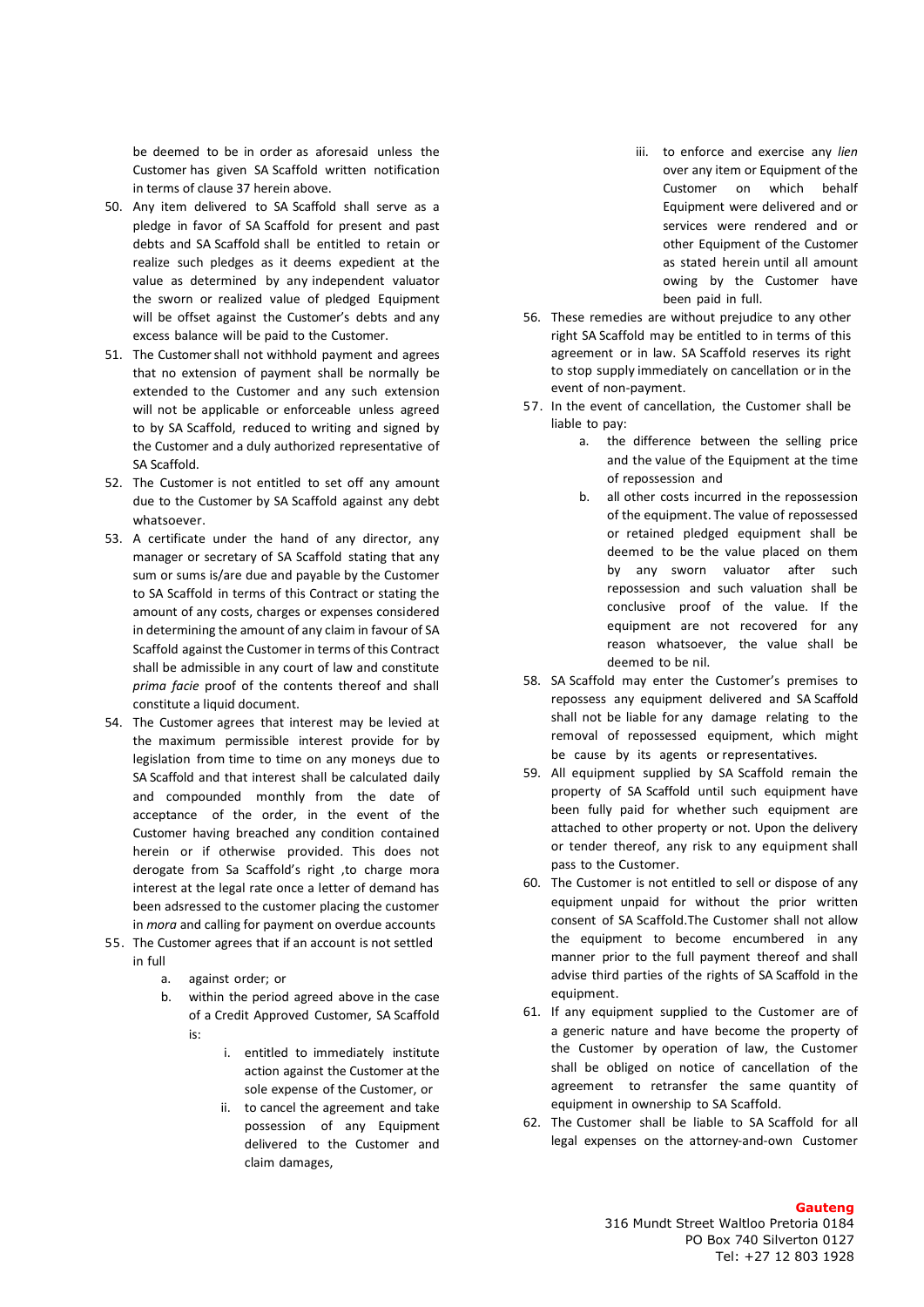scale of an attorney and counsel incurred by SA Scaffold in the event of

- a. any default by the Customer or
- b. any litigation in regard to the validity and enforceability of this agreement.
- 63. The Customer shall also be laible for any tracing, collection or valuation fees incurred as well as for any costs, including legal fees on an attorney and own Customer basis, for any form of security that SA Scaffold may demand.
- 64. SA Scaffold may at any time stating their reasons withdraw with immediate effect the Customer's credit facility.
	- a. Without the prior written consent of SA Scaffold effect any modification or make any alterations or additions to the Equipment; or
	- b. Remove or interfere with any identification marks or plates affixed to the Equipment and not attempt or purport to do so or permit the same;
	- c. be entitled to remove the equipment from the original address where the equipment was delivered;
	- d. have the equipment subject to any attachment; liens or any form of encumbrance whatsoever;
	- e. Sell or dispose the equipment;
	- f. Alter or modify the equipment.
- 65. SA Scaffold or its appointees shall be entitled to inspect the equipment at all reasonable times and, for that purpose, shall be entitled to enter upon the premises upon which the equipment is kept.
- 66. The Customer shall keep the equipment in good order and at its own costs, repair all damage to the equipment failing which SA Scaffold shall be entitled to effect such repairs and recover the costs thereof from the customer whether during the currency of the lease or after its termination.
- 67. All payments due hereunder (if not made by direct debit or banker's order) shall be made to SA Scaffold without any deduction or set-off for any alleged shortfall in delivery defect in quality or failure to conform to the Customer's Requirements or other breach of contract. Payment shall be made at SA Scaffold's address stipulated in the Quotation or such other address as SA Scaffold may from time to time communicate to the Customer. EFT payments must be made into SA Scaffolds designated bank account, proof of such payment must be submitted to the official email addresses. Time shall be of the essence in respect of the payment of all sums due hereunder.
- 68. Unless otherwise instructed in writing, SA Scaffold is entitled in its absolute and sole discretion to appropriate monies paid by the customer towards any debt to it.
- 69. In the event that the customer fails to make timeous payments on due date of any amount owing to SA Scaffold, all and any amounts owing to SA Scaffold shall immediately become due owing and payable fortwith, notwithstanding that any applicable credit

periods in respect thereof have not yet expired and the monies would otherwise be due and payable.

70. The customer shall not be entitled to withhold payment of any amount under any circumstances where it alleges that SA Scaffold failed to comply with any of its obligations in terms of the agreement.The customer irrovacably waive its right to rely on set-off.

#### **INSURANCE**

- 71. In the case of Equipment for hire the Customer will throughout the period of the Contract, without prejudice to the liability of the Customer to SA Scaffold, keep the Equipment insured with an insurance company of good repute against loss or damage from all risks (including third party risks) for the full replacement value of that Equipment. The Customer shall notify its insurers that the Equipment is on hire from SA Scaffold and request the insurers to endorse a note of such interest on the policy of insurance naming SA Scaffold as loss payee. The Customer shall on demand show SA Scaffold evidence of the policy of insurance and shall not use or allow the Equipment to be used for any purpose not permitted by the terms and conditions of this policy. If the Customer makes a default in the payment of any premium in respect of the insurance or fails to take out the insurance required by this Clause, SA Scaffold may pay such premium or premiums and recoup the cost of doing so from the Customer.
- 72. The Customer shall immediately notify SA Scaffold if an event occurs which a risk is covered by the Customer's insurance which the Customer is obliged to take out under the Contract. The Customer shall indemnify SA Scaffold against all loss or damage to the Equipment not recovered under the policy of insurance.

#### **RETURN**

- 73. On termination of the hire agreement the customer shall ensure that the equipment are returned to the premises determined by SA Scaffold. The equipment shall be properly cleaned and oiled and in the condition initially delivered, fair wear and tear are alone expected.
- 74. if the transport of the equipment to the said premises is undertaken by SA Scaffold, the equipment shall be transported at the sole and absolute risk of the customer irrespective whether the transport is undertaken by SA Scaffold or by a third party. Under no circumstances shall SA Scaffold be liable for any damage or risk in the transportation of the equipment.
- 75. without derogating from the provisons of the preceding clause and while any amount is still payable to SA Scaffold , SA Scaffold shall be entitled to immediately reposess the equipment in the event of the anyone of the following events occurring: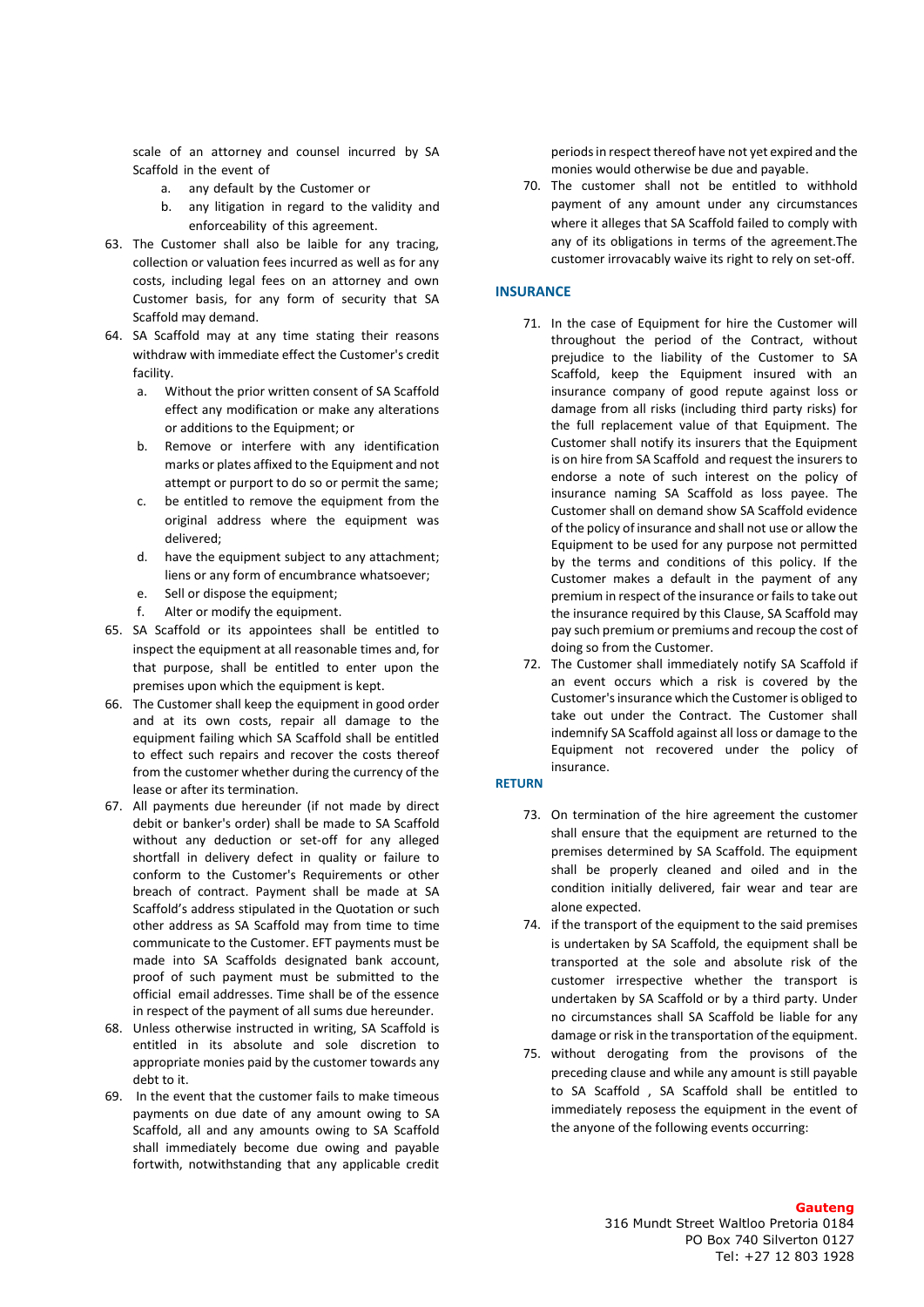- a. the estate of the customer be provisionally liquidated or finally liquidated, alternatively the estate is provisionally or finally sequestrated;
- b. The customer commits an act of insolvency as defined in the insolvency Act, alternatively the customer enters into a compromnise with its creditors;
- c. The Customer files a resolution in terms of Section 129 of the Companies Act to start business Rescue (voluntary) alternatively an application is launched in terms of Section 131 of the Companies Act to start business rescue (court based business rescue)
- 76. Should SA Scaffold refer the matter to its attorneys and/or collection agents for collection pursuant to a breach by the customer of this agreement, then, without, prejudice to any of its rights which SA Scaffold may have, SA Scaffold shall be entitled to recover from the customer all legal fees, collection fees, tracing fees, disbursements and counsels fees incurred by it from date of handover on the scale as between attorney and own client.
- 77. In the event of the sale of equipment. If the Customer inspects the Equipment and finds all or any of them do not comply with the standards set by the South African Bureau of Standards or that they have been incorrectly delivered ("the Returnable Material(s)"), then the Customer may return the Returnable Material(s) within 15 (fifteen) days of the date of delivery at its own cost and in the original packaging with the Delivery Note endorsed with details of the complaint.
- 78. SA Scaffold shall have the right, in its sole discretion, to accept or refuse to grant credit for or to repair or replace the Returnable Material(s).
- 79. In the event of sale of equipment, Subject to clause 85, the Customer shall not return any Equipment except at the sole discretion of SA Scaffolding and in accordance with a written agreement with SA Scaffolding.
- 80. New Equipment are guaranteed according to SA Scaffold's product specific warranties or agreed specification only and all other guarantees including common law guarantees are hereby specifically excluded.
- 81. No claim under this agreement shall arise unless the Customer has, within 3 days of the alleged breach or defect occurring, given SA Scaffolding 30 days written notice by prepaid registered post alternatively email to rectify any defect of breach of the agreement.
- 82. To be valid, claims must be supported by the original delivery note and invoice.
- 83. SA Scaffold will prepare an Equipment delivery note for each delivery or collection Equipment describing the Equipment forming part of that delivery or

collection. At the time of such delivery or collection, a copy of the delivery note will be given to the Customer and shall constitute proof of delivery or collection of the Equipment.

### **CESSION, SUBCONTRACTING AND ASSIGNMENT**

- 84. SA Scaffold, but not the Customer, may assign subcontract or sublet these conditions or the Equipment or any part thereof and the Customer shall ensure that all Equipment hired from SA Scaffold remains on the agreed site until returned to SA Scaffold unless otherwise expressly agreed by SA Scaffold.
- 85. The customer shall not be entitled to cede, assign or transfer any of its rights or obligations in terms of this agreement without the prior written consent of SA Scaffold.
- 86. The customer agrees that SA Scaffold may cede, assign or transfer its rights under any agreement, and its ownership in the equipment hereby hired and agrees upon such cession or transfer to hold the equipment on the basis that the ownership therein has passed to the cessionary or transferee subject otherwise to the terms of the agreement. To the extend that this clause may be construed as an agreement in favour of a third party in favour of such cessionary or transferee, the customer agrees that the acceptance of cession of this agreement by the cessionary or the transferee shall constitute an acceptance by the cessionary or transferee of the benefits arising out of this clause and agreement.
- 87. The Customer does hereby irrevocably and in rem suam cede and pledge, in securitatem debiti, unto and in favour of SA Scaffold, all of its right, title, interest, claim and demand in and to all claims/debts/book debts of whatsoever nature and description and howsoever arising (collectively referred to as "the Debts") which the customer may now or at any time hereafter have against all and any persons, companies, corporations, firms, partnerships, associations, syndicates and other legal personae whomsoever (collectively referred to as "the Customer's debtors") without exception as a continuing covering security for the due payment of every sum of money which may now or at any time hereafter be or become owing by the customer to SA Scaffold from whatsoever cause or obligation howsoever arising which the customer may be or become bound to perform in favour of SA Scaffold.
- 88. Notwithstanding the terms of the aforegoing cession the customer is hereby authorised by SA Scaffold, until such authorisation is revoked by SA Scaffold by notice in writing to the customer to institute action, in its own name, against any of the customer's debtors provided that all sums of money which the customer collects from the Customer's debtors shall be collected on the

#### **Gauteng**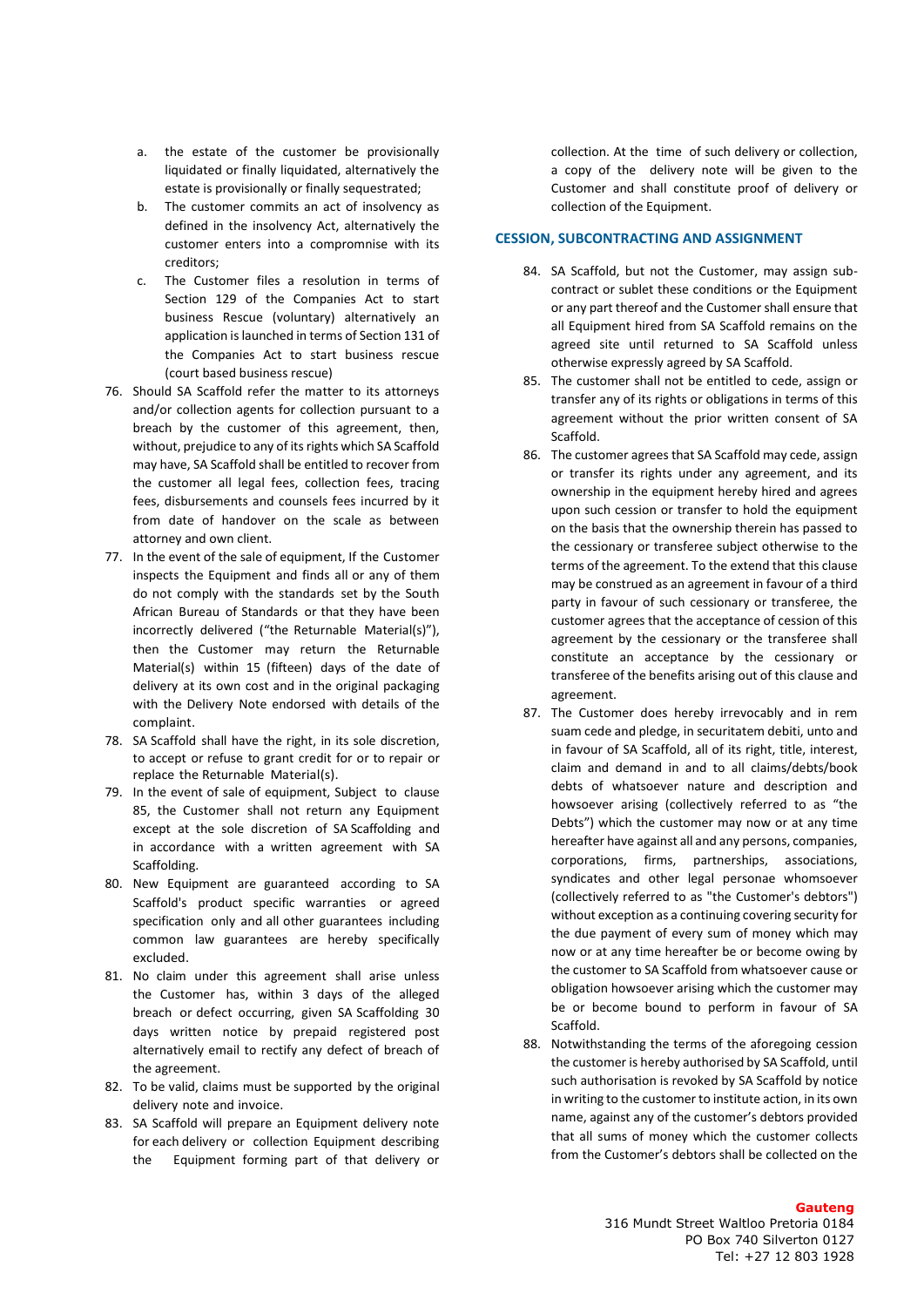SA Scaffold 's behalf and provided further that SA Scaffold shall at any time be entitled to terminate the customers right to collect the customer's debtors.

89. The Customer agrees that SA Scaffold may cede or transfer its rights under this contract and its ownership in the equipment and insofar as such consent may be necessary, the Customer agrees upon such cession of transfer to hold the equipment on the basis that ownership therein has passed to the cessionary or transferee subject otherwise to the terms of this contract and to the extent to which this clause may be construed as a stipulation altering in favor of such cessionary or transferee, the Customer agrees that the acceptance of cession of this contract by the cessionary or the transferee shall constitute an acceptance by the cessionary or transferee of the benefits arising out of this contract.

## **COMPANIES LIABILITY**

- 90. SA Scaffold shall exercise reasonable skill and care to ensure that the Equipment and any drawings, designs, measurements or specifications provided by SA Scaffold satisfies the Customer's Requirements subject to the following:
	- i. SA Scaffold shall have no liability whatsoever for any alleged failure of the Equipment or for any drawings, designs, measurements or specifications supplied by SA Scaffold arising out of or in connection with any inaccurate, incomplete, conflicting or ambiguous information drawing design or specification supplied by the Customer and used by SA Scaffold as the basis for providing the technical proposal forming part of the Quotation;
	- ii. SA Scaffold shall be under no liability in respect of any defect arising from fair wear and tear, willful damage, negligence, abnormal working conditions, failure to follow SA Scaffold's instructions (whether oral or in writing, misuse or alteration or repair of the Equipment.);
	- iii. SA Scaffold shall have no liability in relation to parts, materials or equipment not supplied by SA Scaffold;
	- iv. SA Scaffold shall not be liable for any damage to property of any kind or any economic loss suffered by the Customer as a result of the failure of the deduction or set-off for any alleged shortfall in delivery defect in quality or failure to conform to the Customer's requirements or other breach of contract. Payment shall be made at the SA Scaffold's address stipulated in the Quotation or such other address as SA Scaffold may from time to time communicate to the Customer. EFT payments must be made into SA Scaffold designated bank account; proof of such

payment must be submitted to the official email addresses. Time shall be of the essence in respect of the payment of all sums due hereunder.

- 91. The Customer shall be liable for interest the prescribed *moratorium* interest rate after demand on all invoices and/or other amounts due in accordance with these Conditions. The Customer agrees to pay all legal costs, including attorney and own client costs, tracing agent's Fees and collection charges which SA Scaffold may incur in taking any steps pursuant to any breach or enforcement of these terms and conditions by the Customer whether or not legal proceedings are instituted.
- 92. The Price and any other amounts due in accordance with these Conditions is exclusive of VAT, if any, which shall be due at the rate prevailing on the date of the VAT invoice, and any other tax or levy which SA Scaffold is or shall be liable to pay or collect.
- 93. In the event of any breach by the Customer of any term warranty or condition of these conditions, the Customer shall if required by SA Scaffold pay any invoice rendered to the Customer immediately.
- 94. SA Scaffold may appropriate any payment made by the Customer to such Equipment (including Equipment supplied under any other contract with the Company) as SA Scaffold may in its sole discretion deem fit.
- 95. In the event that the equipment is expressly warranted by SA Scaffold then the customer undertakes to specifically follow SA Scaffold's specified steps to ensure that as far as is reasonably possible and practical that the equipment will comply with all prescribed requirements and will be safe and without risk to health when properly used. It is agreed that the undertaking shall have the effect of relieving SA Scaffold from the duty imposed upon it by the provisions of section 10 of the occupational health and safety Act of 1993.
- 96. The Company shall have no liability if the Equipment is not fit for purpose and all other conditions, warranties, stipulations, and undertakings, whether express or implied unless specifically in terms of the Consumer Protection Act 2008 (Act No. 68 0f 2008)
- 97. If any non standard stock Products, or any part of them, are required by the customer which are to be supplied in accordance with specifications, measurements and/or other instructions furnished by the customer. The customer shall not have any claim of whatsoever nature against SA Scaffold should such products not comply with the customers requirements due to incorrect and/or inaccurate specifications, measurements and/or other instructions being furnished by the customer to SA Scaffold is generally not able to supply such Products as aforesaid.
- 98. Under no circumstances shall SA Scaffold at any time or for any cause whatsoever be held liable for any damage or loss or for any claims for consequential loss or/and damage including but not limited to loss of

#### **Gauteng**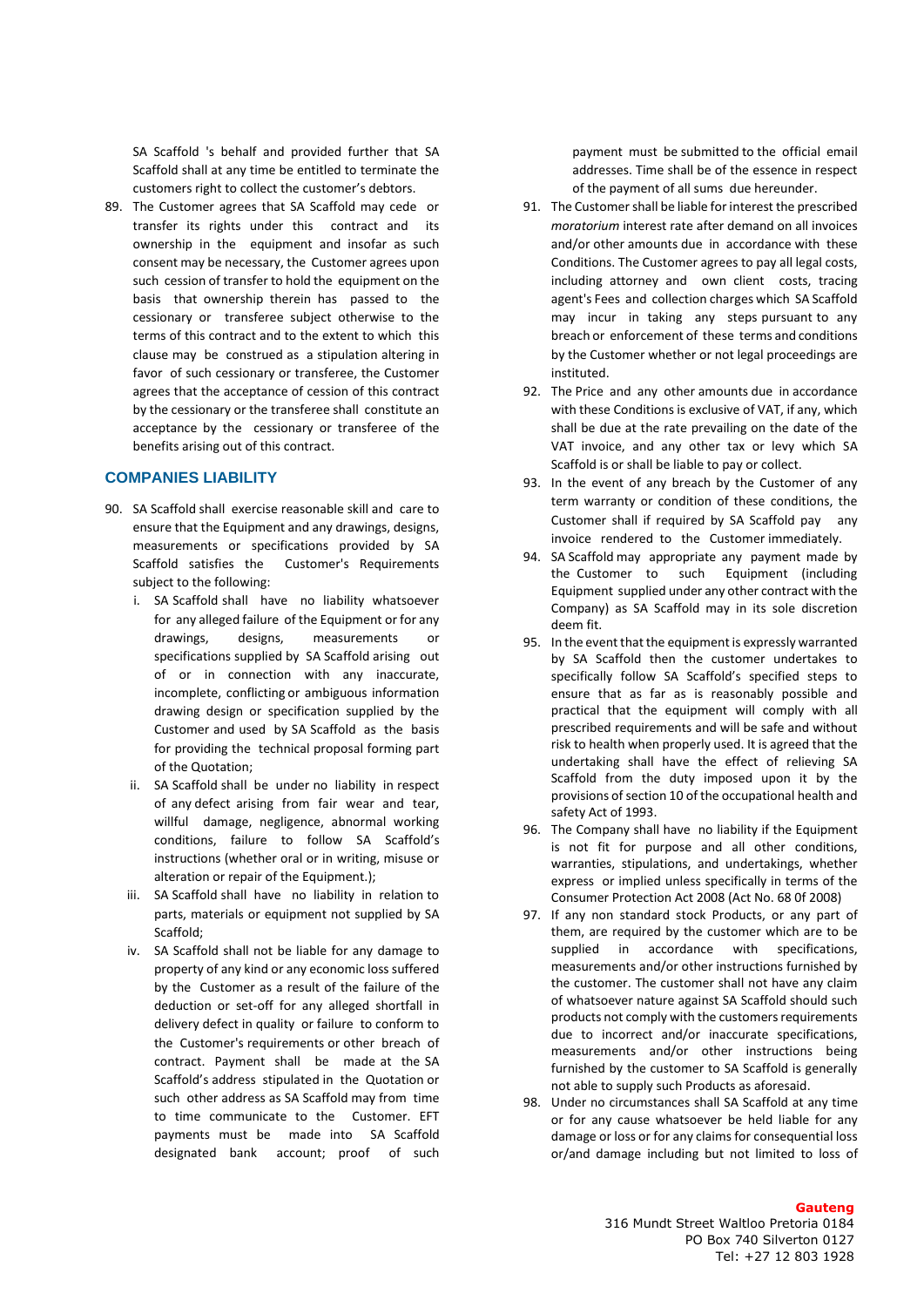profits, loss of business, loss of production, loss of goodwill or other consequential losses which may be sustained by the customer arising from the design criteria,drawings, measurements, or specifications supplied by SA Scaffold to conform to the Customers Requirements or in connection with this contract and/or equipment, and the customer hereby indemnifies SA Scaffold and hold it harmless against all such claims.

## **WARRANTIES AND GUARANTEES**

- 99. No Warranty whether express or implied as to the condition, state, quality or suitability of the equipment is given by SA Scaffold unless such warranty is in writing and signed on behalf of SA Scaffold.
- 100. The Customer expressly acknowledges and accepts that SA Scaffold shall be entitled to revise the Rental (by such amount as SA Scaffold shall in its absolute discretion determine) if costs of materials, labour or transport increase. Any such revision shall be notified by SA Scaffold to the Customer not less than 2 (two) weeks before the date the revised Rental takes effect.

## **OWNERSHIP & PROPERTY**

- 101. In Respect of the Equipment for sale, ownership in such Equipment shall not pass to the Customer until payment of the Price in full in accordance with these Conditions, and has been received by SA Scaffold.
- 102. Untill ownership in the Equipment for sale passes to the Customer in accordance with these Conditions, the Customer shall hold them as Bailee for SA Scaffold and shall store them separately.
- 103. The specification(s) drawing(s) and design(s) relating to the Equipment (including copyright, design right or other intellectual property in them) shall as between the Parties be the property of SA Scaffold. Where any designs , drawings or specifications has been supplied by the Customer then the Customer warrants that the use of those designs, drawings or specifications shall not infringe the right of any third party.
- 104. The Customer indemnifies SA Scaffold and holds it harmless against any claims, costs and expenses arising.
- 105. In respect of Equipment for hire the Equipment shall always remain the property of SA Scaffold and the Customer shall have no rights to the Equipment other than as hirer and the Customer shall not do or permit or cause to be done any matter or thing whereby the rights of SA Scaffold in respect of the Equipment are or may be prejudicially affected.
- 106. The specification(s) drawing(s) and design(s) relating to the Equipment (including copyright, design right or other intellectual property in them) shall as between the Parties be the property of SA Scaffold.
- 107. The Customer must not use the Equipment for any purpose for which they are not expressly designed for.The Customer hereby agrees that it will not.
- 108. Any damage whatsoever caused be the equipment during transportation and not withstanding that such damage was caused by any act or omission of any employee or agent of SA Scaffold or the third party.
- 109. When the equipment is collected by SA Scaffold or a third party for the removal of the said premises, a receipt of the equipment received for transportation shall be provided by SA Scaffold to the person who hands over the equipment for that purpose. The receipt shall contain a brief description of the equipment and contain notes of any visible damage thereto. The person handling the equipment over for transportation shall sign the receipt and shall be deemed to have the authority to sign such a receipt on behalf of the customer. Unless objection against the correctness of the entries on the receipt is made in wirting by the customer before 17:00 on the following day the issue of the receipt, the contents of the receipt, the content of the receipt shall be deemed to be correct and the customer bound thereby.
- 110. The report of the Assesor shall be final and binding on the customer and will be considered *prima facia* proof of fact and condition of the equipment.
- 111. In the event of equipment being lost or, in the sole discretion of SA Scaffold, damaged beyond repair, or in the event of the customer failing to return the equipment when obliged to do so, the customer shall be obliged to pay SA Scaffold, on demand, the replacement costs of such equipment, which costs shall be determined on the date on which the equipment are returned, or where applicable the date on which SA Scaffold ascertains that the equipment are lost or that the customer failed to return them. The customer acknowledges that the letting of the equipment constitute a major part of the business of SA Scaffold and that the costs of replacement represent a genuine and agreed pre-estimate of damages suffered by SA Scaffold as a result of the loss or destruction of the equipment or the customers failure to return same.
- 112. Upon payment of the equipment that was damaged beyond repair by the customer, the customer is not entitled to the "scrap" equipment due to the nature of SA Scaffold's business and ownership remains vested in SA Scaffold.

### **BREACH**

113. In the event of the customer failing to pay any invoice on due date or in the event of the customer failing to comply with any of its obligations in terms of this agreement SA Scaffold shall be entitled to

#### **Gauteng**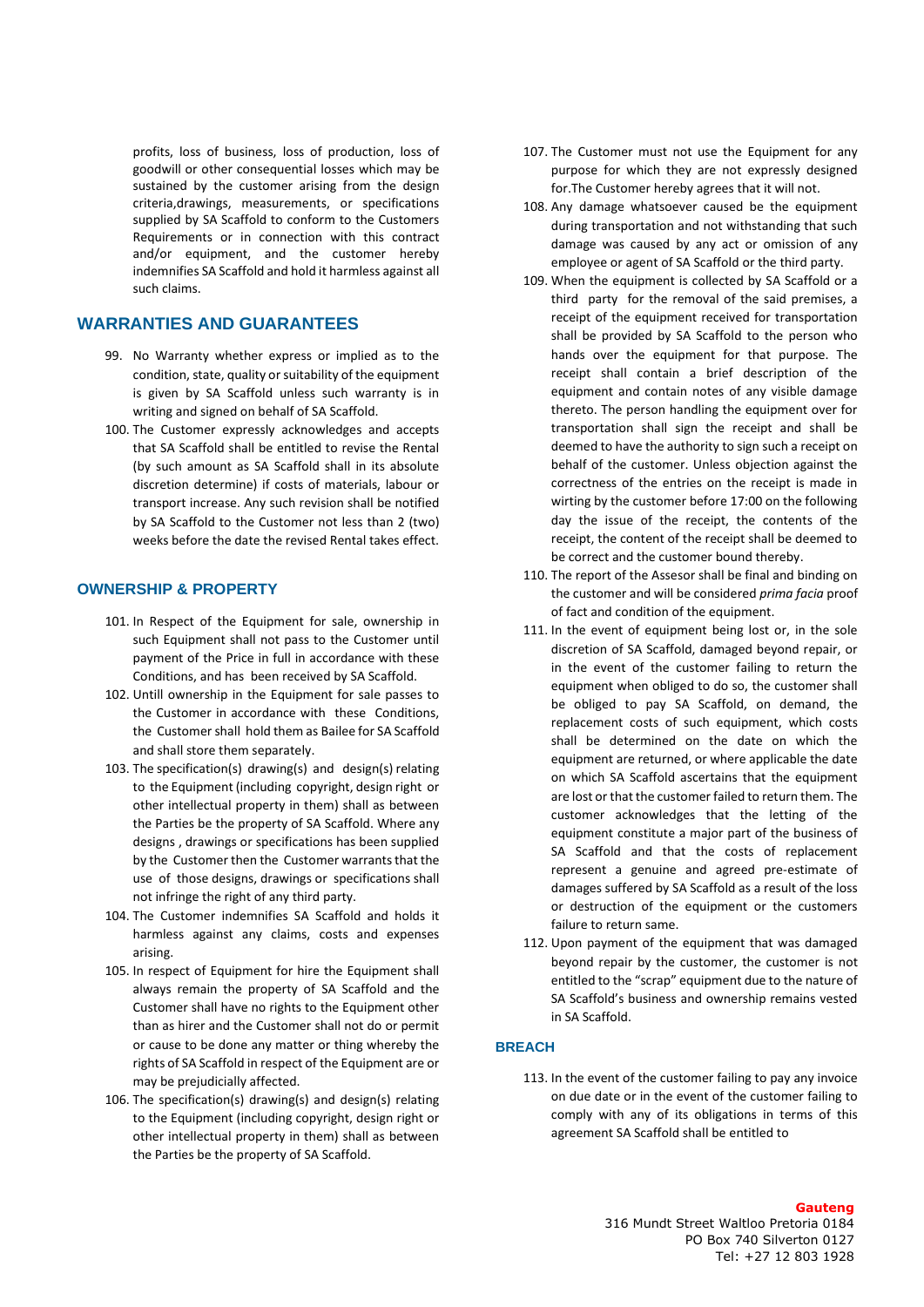- a. Either to insist of specific performance alternatively, specific fullfillment of its obligations by the customer, further alternatively;
- b. Without notice to the customer cancel the agreement, repossess the equipment and claim arrear hire charges and such damages as it may suffer as a result of the breach.
- 114. In the event of SA Scaffold being unable to repossess the equipment because they have been lost or due to the customer being unable to return the equipment to SA Scaffold or in the event of repossessed equipment, in the sole and absolute discretion of SA Scaffold, being damaged beyond repair the parties agree that the damage suffered by SA Scaffold shall be the costs to replace the equipment. Upon payment of the costs of replacement SA Scaffold shall be entitled to sell such equipment at a price determined by SA Scaffold and to credit the Customers account with the nett proceeds of such sale.
- 115. If the equipment repossessed by SA Scaffold, have to be transported to SA Scaffold's premises this shall be done at the risk and at the costs of the customer irrespective of whether the transport is undertaken by SA Scaffold or a third party. Under no circumstances shall SA Scaffold be laible for any damage whatsoever caused to the Equipment during transportation and notwithstanding that such damage was caused by any act or omission of any employee or agent of SA Scaffold or the third party.
- 116. Upon receipt of the equipment at the said premises of SA Scaffold shall without delay and within 72 hours prepare a return note reflecting the equipment returned and a brief description of the condition in which each item is returned, subject to clause 42 herein above.
- 117. An assessor appointed by SA Scaffold, which may be an employee of SA Scaffold, shall thereupon determine the nature and extend of any damage to any of the equipment and the estimated costs of repair thereof.
- 118. The Customer shall be entitled to have a representative present on the referred to in the above two preceding subparagraphs if such a person is present he/she shall sign the return note and the witness report prepared by the assessor. By signing the the return note and/or the report by the assessor the person shall bind the customer and the contents thereof, so signed, shall be binding on the customer.
- 119. If no such person is in attendance on the occasions referred to above the return note and report by the assessor shall be forwarded by email to the customer who shall be bound thereby unless objection is made thereto in writing within 3 days after dispatch thereof. The objection shall specify the specific items or entries to which objection is made, notwithstanding such

objections those items or entries to which no objection is made, shall be binding on the customer.

- 120. Without derogating from the provisions of the proceeding clauses and while any amount is still payable to SA Scaffold, SA Scaffold shall be entitled to cancel the relevant agreements without notice and immediately repossess the equipment in the event of anyone or more of the following events occurring:
	- a. The estate of the customer is provisionally or finally liquidated, as the case may be;
	- b. The customer commits an act of insolvency as defined in the insolvency Act or SA Scaffold forms the reasonable believe in all circumstances that the customer is unable to pay its indebtedness to SA Scaffold in the ordinary course of business; or
	- c. The Customer enters or attempts to enter into a compromise with its creditors.

## **DISPUTE RESOLUTION**

121. Any dispute arising out of, or in connection with, this Agreement shall be finally resolved under the Rules of the Small Arbitration process and under the direction of its Secretariat, by one or more arbitrators appointed according to its Rules. Which contact details are listed hereunder:

> GROENKLOOF CHAMBERS 205 FLORENCE RIBEIRO AVE GROENKLOOF EXT 11 PRETORIA TEL NO: (012) 942 2100 E-MAIL: [MANAGER@GROENKLOOF.CO.ZA.](mailto:MANAGER@GROENKLOOF.CO.ZA)

- 122. Should any dispute, disagreement or claim arise between the parties (called hereafter "the dispute") connected with or concerning this Agreement, the parties shall first try to resolve the dispute by negotiation. This entails that the one party invites the other in writing to a meeting in an attempt to resolve the dispute within 7 (seven) days from date of the written invitation;
- 123. If the dispute has not been resolved by such negotiation, the parties shall submit the dispute to mediation to be administered by Groenkloof Chambers Small Arbitration Tribunal (SAP) upon the terms set by the SAP Secretariat.
- 124. Failing a resolution by mediation, the dispute, if arbitrable in law, shall be finally resolved under the Rules of SAP and under the direction of its Secretariat by one or more arbitrators appointed according to its Rules
- 125. The Parties hereby agree that Arbitration will be held in South Africa, Pretoria being neutral ground.
- 126. In the event of mediation failing and the dispute has been referred to arbitration the Customer who is the signatory to this agreement and who is duly authorised to enter into this agreement alternatively SA Scaffold's

#### **Gauteng**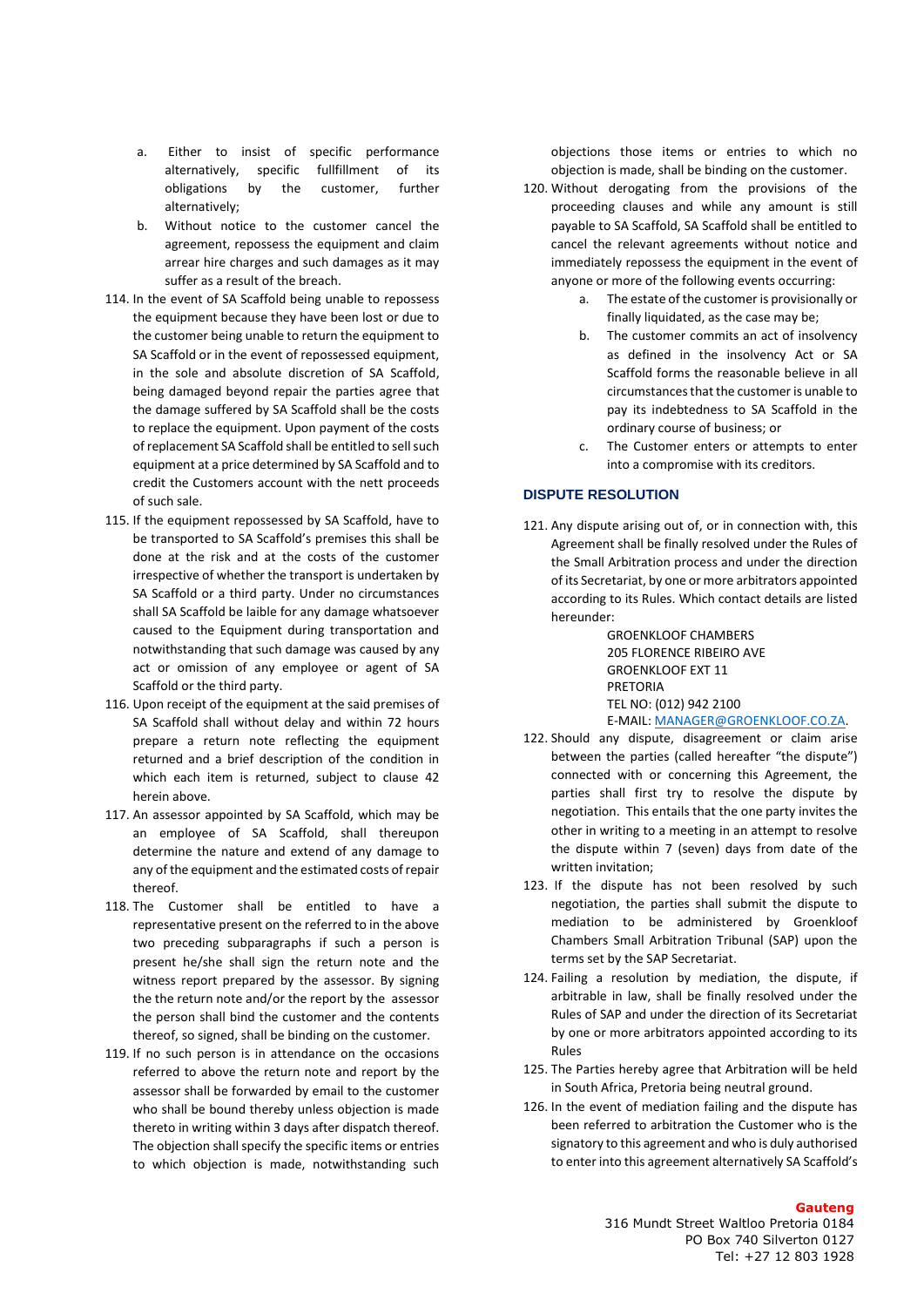representative hereby agree to refer all disputes and differences between the parties

- a. Arising out of or in connection with the application between the parties;
- b. Alternatively, the disputes and differences set out herein under;
	- i. The failure to make payment in terms of SA Scaffold's invoice for hire and statement within 7 days of transmission to the Customer for whatever reason;
	- ii. The failure to make payment in terms of SA Scaffold's invoice for dirtied and damaged Equipment and statement within 7 days of transmission to the Customer for whatever reason;
	- iii. The failure to make payment in terms of SA Scaffold's invoice for Sale by loss Equipment and statement within 7 days of transmission to the Customer for whatever reason.
- 127. For final resolution in accordance with the Rules of SAP and under the direction of its Secretariat by an arbitrator or arbitrators appointed under its Rules.
- 128. In the event of the customer failing to:
	- a. Disclose to SA Scaffold's representative the location of the Equipment upon written request and within 48 hours and remain in default to disclose the location of the equipment;
	- b. Disclose to SA Scaffold's representative the endorsed insurance policy as described in clause 75 herein above upon written request and within 48 hours and remain in default to disclose, deliver and or exhibit a copy of the insurance policy in favour of SA Scaffold and remain in default to do so;
- 129. And in such an event SA Scaffold may in their absolute and sole discretion may refer the dispute upon motion to Rules of SAP and under the direction of its Secretariat to arbitrate the dispute in terms of their expediated rules for the return of the equipment to SA Scaffold's possession.
- 130. The parties agree that the written demand by SA Scaffold in terms of clause 74 that the dispute be submitted to arbitration, is deemed to be a legal process for the purpose of interruption of extinctive prescription in terms of the Prescription Act, Act 68 of 1969, as amended.
- 131. The customer hereby chooses as its Domicilium Citandi et Executandi for all purposes arising out of these Standard Terms and Conditions the address as completed by the Customer in page 1 above.

132. Unless the context otherwise requires, the words importing the singular shall include the plural and vice versa, a natural person shall include an artificial person and vice versa and the one gender shall include the other gender and vice versa

## **MISCELLANEOUS**

- 133. If any provision in the Contract shall be held to be void, illegal, invalid or unenforceable in whole or in part under any enactment or rule of law such provision or part shall to that extent be deemed not to form part of the agreement but the legality, validity and enforceability of the remainder of such agreement shall not be affected.
- 134. Modified Products
	- a. Manufacturing of modified (Special non standard) products will only commence once terms of the quotation have been accepted in writing. As these products are specials or non – standard products, a 50% deposit will have to be made to SA Scaffold before manufacture will commence;
	- b. Customers with 50% of the total order value on receipt of the order, and the balance on and when delivered;
	- c. Cancellations of/or variations to these orders will only be considered if communicated in writing and acknowledged by SA Scaffold in writing. Orders of this nature incur extraordinary costs, special molding and design costs. Should cancellation or variations be made to any dimensions and/or quantities, it is accepted that these costs will be for the customer's account.
	- d. In the event of an order being cancelled after manufacture, the full amount will become payable as per the official order.
- 135. Storage of the equipment:
	- a. The customer agrees to pay a storage fee on all equipment not collected within 3 (three) days of original collection date or revised date. The original collection date can be revised up to 48 hours before the original date. A minimum rate of R20.00 per day will apply on products less that one (1) ton. Annual tenders and negotiated bulk call of orders will be negotiated and accepted in writing by both parties.
- 136. The terms, conditions and provisions contained herein shall constitute the entire agreement SA Scaffold and The Customer and no modification, variation, alteration, amendment, consensual, cancelation or otherwise shall be of any force or effect unless agreed

## **Gauteng**